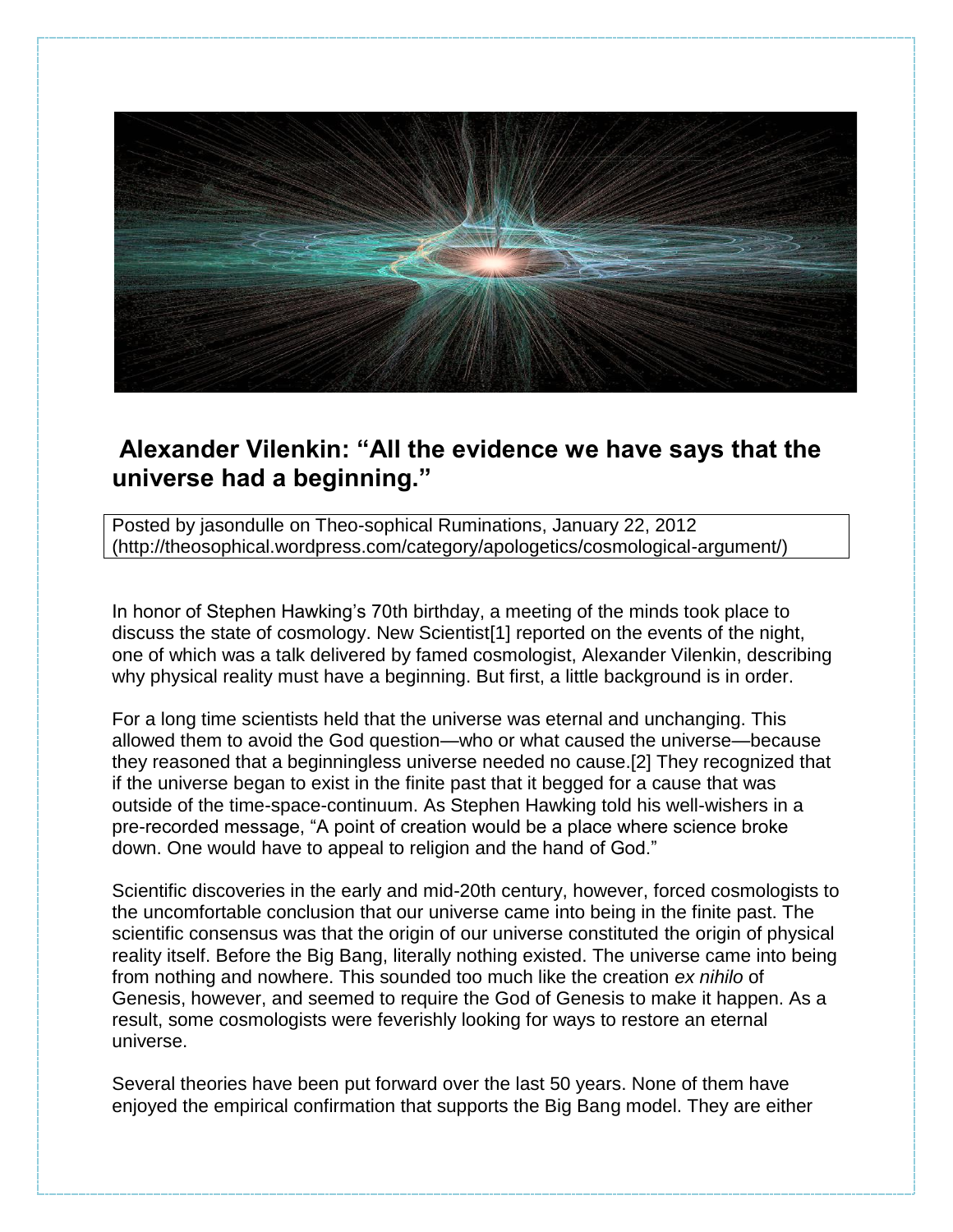lacking in empirical support, or have been disconfirmed by the empirical evidence. But every time one theory goes down in flames, cosmologists think up a new possibility or a variation of an older one.

In the not-so-distant past, Vilenkin himself has advocated cosmogenic theories that entail an eternal universe, but based on cosmological theorems he developed with Alan Guth and Arvin Borde, as well as an examination of the various candidates for an eternal universe, Vilenkin has come to see that all the evidence points in a singular direction: the universe had an absolute beginning in the finite past.

Vilenkin discussed three models for an eternal universe in his presentation, describing why each cannot deliver on what it promises. The first is Alan Guth's eternal inflation model which proposes eternally inflating bubble universes within a multiverse that stretches both forward and backward in time. In 2003 Vilenkin and Guth discovered that the math for this model will not work because it violates the Hubble constant. Speaking of the inflationary multiverse, Vilenkin said "it can't possibly be eternal in the past," and that "there must be some kind of boundary."

The second cosmological model was the cyclical model, which proposes that the universe goes through an eternal series of contractions and expansions – our Big Bang being the latest contraction in an eternal series. Vilenkin shows that this model cannot extend infinitely into the past either because disorder would accumulate with each cycle. If the universe has been going through this process eternally, we should find ourselves in a universe that is completely disordered and dead. We do not, hence a cyclical universe cannot extend infinitely into the past.

The final cosmological model Vilenkin deconstructed is the cosmic egg model. On this model the universe exists eternally in a steady state, but then it "cracked" resulting in the Big Bang. The problem with this model is that quantum instabilities would not allow the "egg" to remain in a steady state for an infinite amount of time. It would be forced to collapse after a finite amount of time, and thus cannot be eternal.

Vilenkin concluded by saying "All the evidence we have says that the universe had a beginning." The power of this statement, and its source, should not be underestimated. Like many other cosmologists, Vilenkin was not satisfied to conclude that the Standard Model (Big Bang) was the end of the story. He wanted the universe to be eternal. He has been involved in projects trying to restore an eternal universe, and yet based on the evidence, he is willing to admit that an eternal universe does not appear to be a physical possibility. All the evidence points to a beginning. And if there is a beginning, then the question of what caused the universe to come into being needs to be answered.

Science cannot answer this question because science trades on material causes, and you can't have a material cause before the origin of material reality itself. Whatever caused the universe to come into being must be immaterial, timeless, non-spatial, powerful, and intelligent. Furthermore, the cause must be personal as well. As William Lane Craig has argued: "[I]f the cause of the universe were an impersonal set of